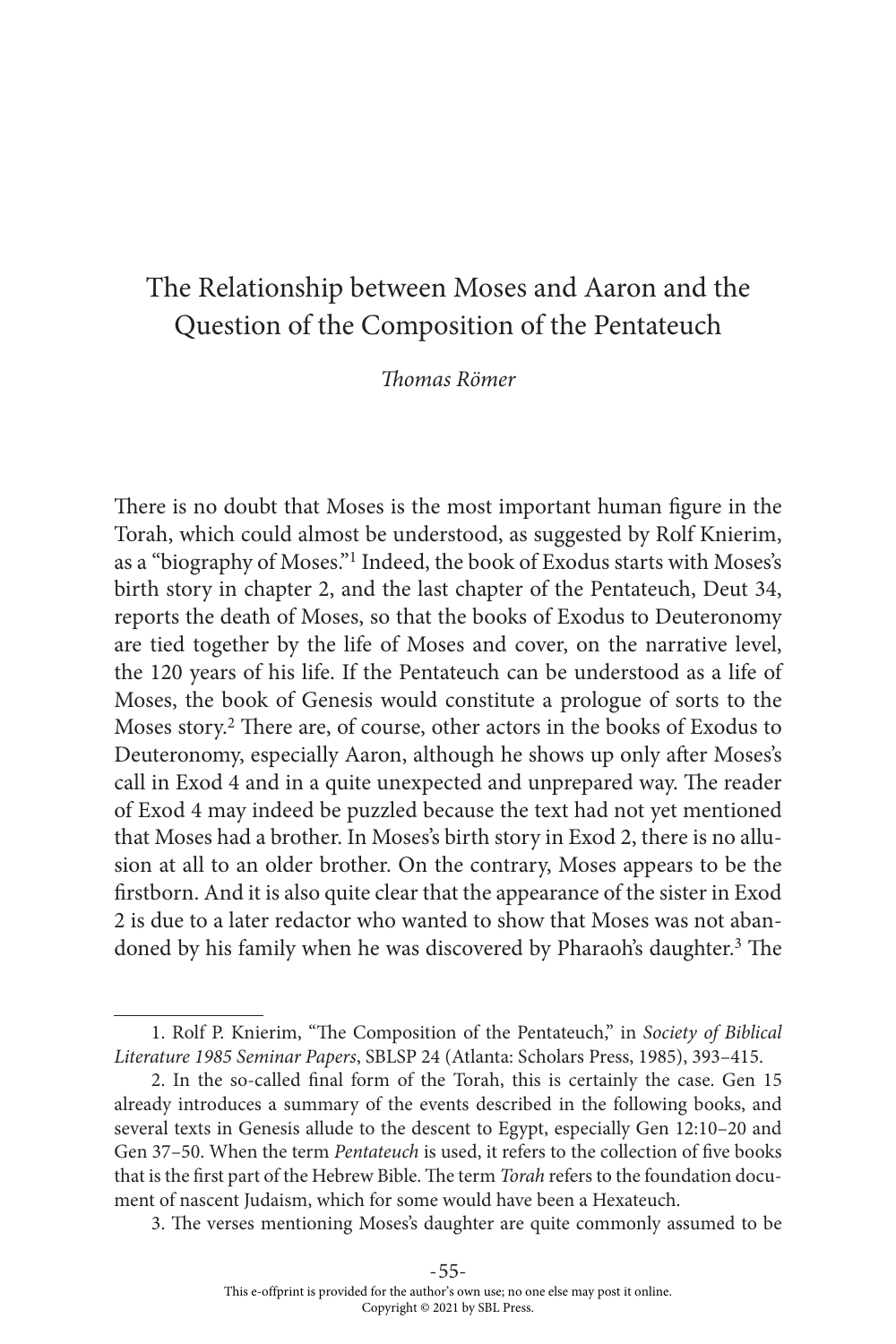insertion of the sister into the story of Moses's adoption by the Egyptian princess creates a chronological problem because Moses receives his name only after his mother has brought him from nursing him, which normally takes several months. That means that the original story was told about a Moses without elder brothers or sisters. Interestingly, when Moses performs the miracle at the sea, so the Israelites can cross it in Exod 14, there is no mention at all of Aaron, although he is a main figure in the negotiations with Pharaoh and in the plague stories.

These observations may lead us to wonder whether there was an older and shorter narrative that told only about Moses, his birth, his flight to Midian, his call there by YHWH, and his return to Egypt, as well as his role as a miracle worker when parting the sea. If this is the case, one must ask why Aaron was introduced into this story and by whom. To complicate the issue, one must also take into account and explain the following fact: several texts in the books of Exodus, Leviticus, and Numbers present Aaron as being under the authority of Moses, whereas some other texts seem to confer upon him a much more important role. How should we explain the different types of relationship between Moses and Aaron? My hypothesis will be the following: behind the figures of Moses and Aaron we may detect different scribal groups that redacted and transmitted stories that were later combined in order to constitute the Pentateuch. To examine this hypothesis some remarks about the promulgation of the Torah are in order.

## 1. The Question of the Promulgation of the Torah

In the 1990s, Peter Frei postulated the existence of a Persian policy of "imperial authorization" of local law codes. He suggested that the central Achaemenid administration would occasionally have bestowed local legal documents with imperial authority.<sup>4</sup> The publication of the Pentateuch and its acceptance as law in Yehud should therefore be viewed as an exam-

an insertion by a later redactor; see, e.g., Werner H. Schmidt, Exodus, 2 vols., BKAT 2 (Neukirchen-Vluyn: Neukirchener Verlag, 1988–1999), 1:52–54; Meik Gerhards, Die Aussetzungsgeschichte des Mose: Literar- und traditionsgeschichtliche Untersuchungen zu einem Schlüsseltext des nichtpriesterlichen Tetrateuch, WMANT 109 (Neukirchen-Vluyn: Neukirchener Verlag, 2006), 52–54; and Thomas Römer, "Moses and the Women in Exodus 1–4," Indian Theological Studies 52 (2015): 245–46.

<sup>4.</sup> Peter Frei, "Zentralgewalt und Lokalautonomie im Achämenidenreich," in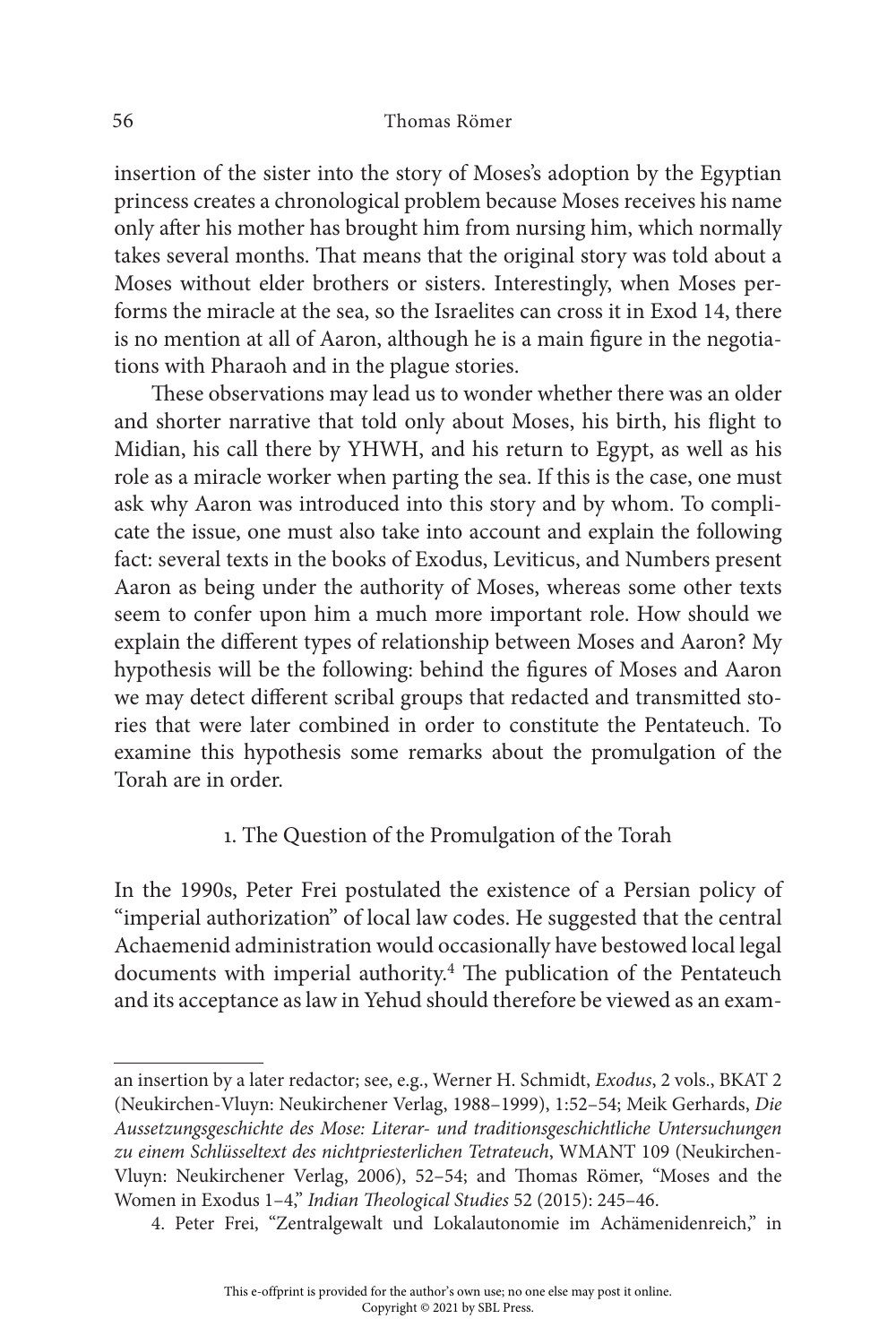ple of such imperial authorization. This practice would have encouraged Judeans to codify their traditional customs into an authoritative document, which they would subsequently have ratified. The general purpose of such imperial authorization would have been to prompt some form of institutional cooperation between the Persian Empire and the provinces, granting the latter some degree of local autonomy while simultaneously enforcing the king's rule in legal matters. Such an imperial authorization would also explain why the Pentateuch contains different and sometimes contradictory texts: the Persians would only allow one official document for the province of Yehud.

Several scholars have accepted the theory that such an imperial authorization instigated the publication of the Pentateuch.<sup>5</sup> However, more recently, this explanation has been strongly criticized.<sup>6</sup> In fact, the Pentateuch is not comparable to the evidence that has been claimed by Frei and others to exemplify the institution of imperial authorization. There are indeed quite a few inscriptions dealing with specific legal matters, which

Reichsidee und Reichsorganisation im Perserreich, ed. Peter Frei and Klaus Koch, 2nd ed., OBO 55 (Fribourg: Universitätsverlag; Göttingen: Vandenhoeck & Ruprecht, 1996), 33.

<sup>5.</sup> Frank Crüsemann, Die Tora: Theologie und Sozialgeschichte des alttestamentlichen Gesetzes (Munich: Kaiser, 1992), 404–6; Rainer Albertz, Religionsgeschichte Israels in alttestamentlicher Zeit, 2 vols., GAT 8 (Göttingen: Vandenhoeck & Ruprecht, 1992–1997), 2:497–504; Ernst A. Knauf, "Audiatur et altera pars: Zur Logik der Pentateuchredaktion," BK 53 (1998): 118–26; Joseph Blenkinsopp, "Was the Pentateuch the Civic and Religious Constitution of the Jewish Ethnos in the Persian Period?," in Persia and Torah: The Theory of the Imperial Authorization of the Pentateuch, ed. James W. Watts, SymS 17 (Atlanta: Society of Biblical Literature, 2001), 41–62; and Kyong-Jin Lee, The Authority and Authorization of the Torah in the Persian Period, CBET 64 (Leuven: Peeters, 2011).

<sup>6.</sup> Udo Rüterswörden, "Die persische Reichsautorisation der Thora: Fact or Fiction?," ZABR 1 (1995): 47–61; Josef Wiesehöfer, "'Reichsgesetz' oder 'Einzelfallgerechtigkeit'? Bemerkungen zu P. Freis These von der achaemenidischen 'Reichsautorisation,'" ZABR 1 (1995): 36–46; Jean-Louis Ska, "'Persian Imperial Authorization': Some Question Marks," in Watts, Persia and Torah, 161-82; and Eckart Otto, "The Pentateuch in Synchronical and Diachronical Perspectives: Protorabbinic Scribal Erudition Mediating between Deuteronomy and the Priestly Code," in Das Deuteronomium zwischen Pentateuch und Deuteronomistischem Geschichtswerk, ed. Eckart Otto and Reinhard Achenbach, FRLANT 206 (Göttingen: Vandenhoeck & Ruprecht, 2004), 14–35. See also the contributions in Gary N. Knoppers and Bernard M. Levinson, eds., The Pentateuch as Torah: New Models for Understanding Its Promulgation and Acceptance (Winona Lake, IN: Eisenbrauns, 2007); and Uwe Becker, "Die Perser im Esra- und Nehemiabuch," ZAW 127 (2015): 607–27.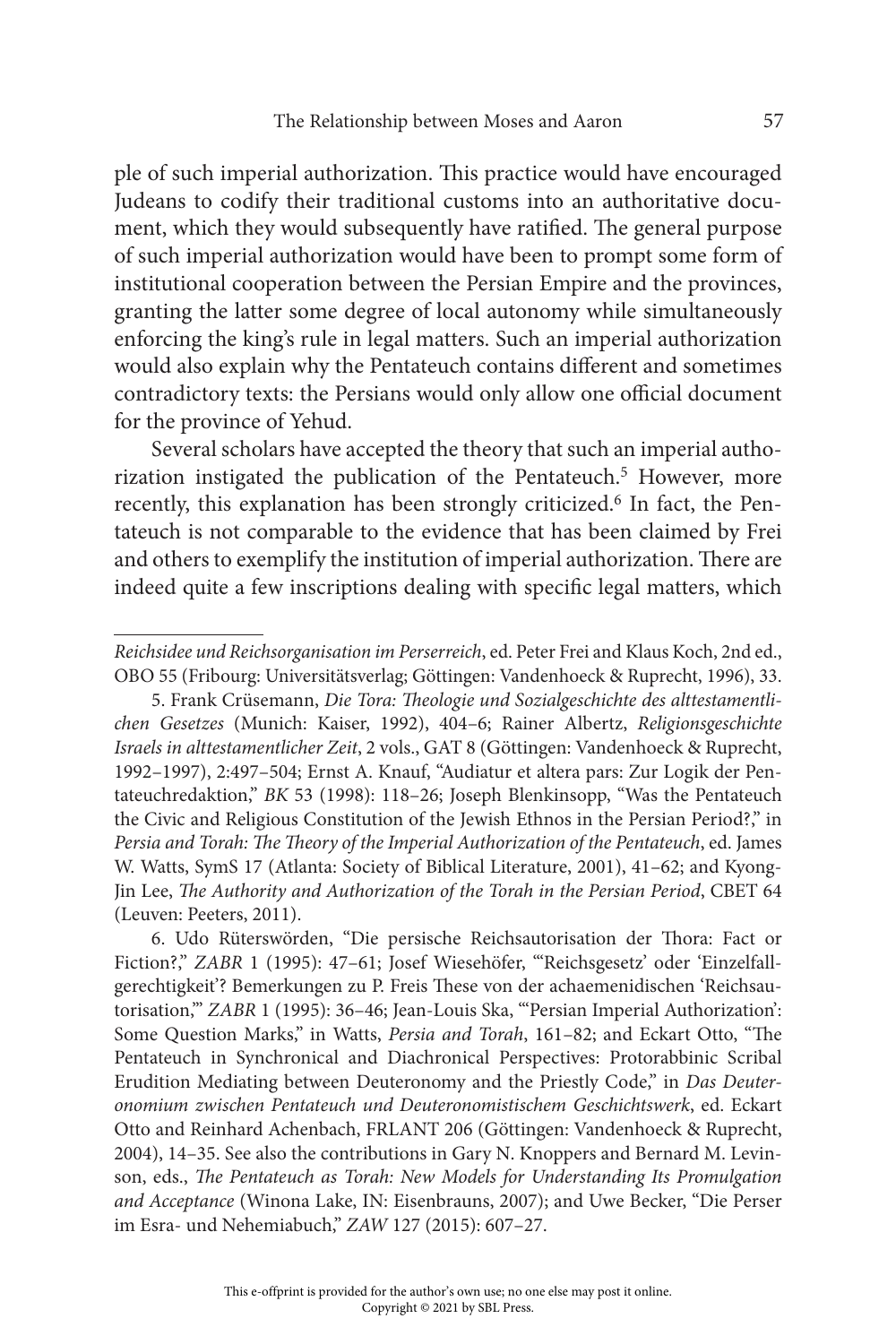often are written in two or three languages. The only partial parallel would be with the so-called codification of Egyptian law under Darius I, but this latter case is quite different, and the text on which it is based makes no mention of the codification of law.<sup>7</sup>

One should therefore probably search for more internal explanations for its creation. In this context, the Pentateuch is often viewed as a document of compromise among different scribal schools in Jerusalem during the fourth century BCE or maybe even later.<sup>8</sup> Different groups agreed to collect the different traditions they regarded as authoritative—for example, the Priestly writing—and combine them in order to create a normative account or a foundation myth of the origins of Israel. That normative account, while it preserved conflicting views, was nevertheless unified by a comprehensive narrative framework stretching from the origin of the world (Gen 1) to the death of the divine mediator, Moses (Deut 34), with this Moses being its main figure.<sup>9</sup>

It is often claimed that the Torah was composed in Jerusalem. However, recent archaeological investigation of the population of Yehud and Jerusalem in the Persian period reveals that Jerusalem was only very sparsely inhabited during this time.<sup>10</sup> Of course, one cannot exclude that some priests and scribes around the temple were enough to compose the Pentateuch. But one should also take into account the political and economic strength of the Babylonian and the Egyptian diaspora. Even if the story of Ezra bringing a "law" from Mesopotamia to Jerusalem in Ezra 7 is totally invented, it reflects in one way or another the implication of the Babylonian diaspora in the compilation of the Torah.<sup>11</sup>

<sup>7.</sup> Donald B. Redford, "The So-Called 'Codification' of Egyptian Law Under Darius I," in Watts, Persia and Torah, 135–59.

<sup>8.</sup> Reinhard G. Kratz, "Temple and Torah: Reflections on the Legal Status of the Pentateuch Between Elephantine and Qumran," in Knoppers and Levinson, Pentateuch as Torah, 77–103.

<sup>9.</sup> Eckart Otto, Das Gesetz des Mose (Darmstadt: Wissenschaftliche Buchgesellschaft, 2007), esp. 197–204.

<sup>10.</sup> Oded Lipschits, "Demographic Changes in Judah between the Seventh and the Fifth Centuries B.C.E.," in Judah and the Judeans in the Neo-Babylonian Period, ed. Oded Lipschits and Joseph Blenkinsopp (Winona Lake, IN: Eisenbrauns, 2003), 323–76; and Israel Finkelstein, "The Territorial Extent and Demography of Yehud/ Judea in the Persian and Early Hellenistic Periods," RB 117 (2010): 39–54.

<sup>11.</sup> See, e.g., Sebastian Grätz, Das Edikt des Artaxerxes: Eine Untersuchung zum religionspolitischen und historischen Umfeld von Esra 7,12–26, BZAW 337 (Berlin: de Gruyter, 2004).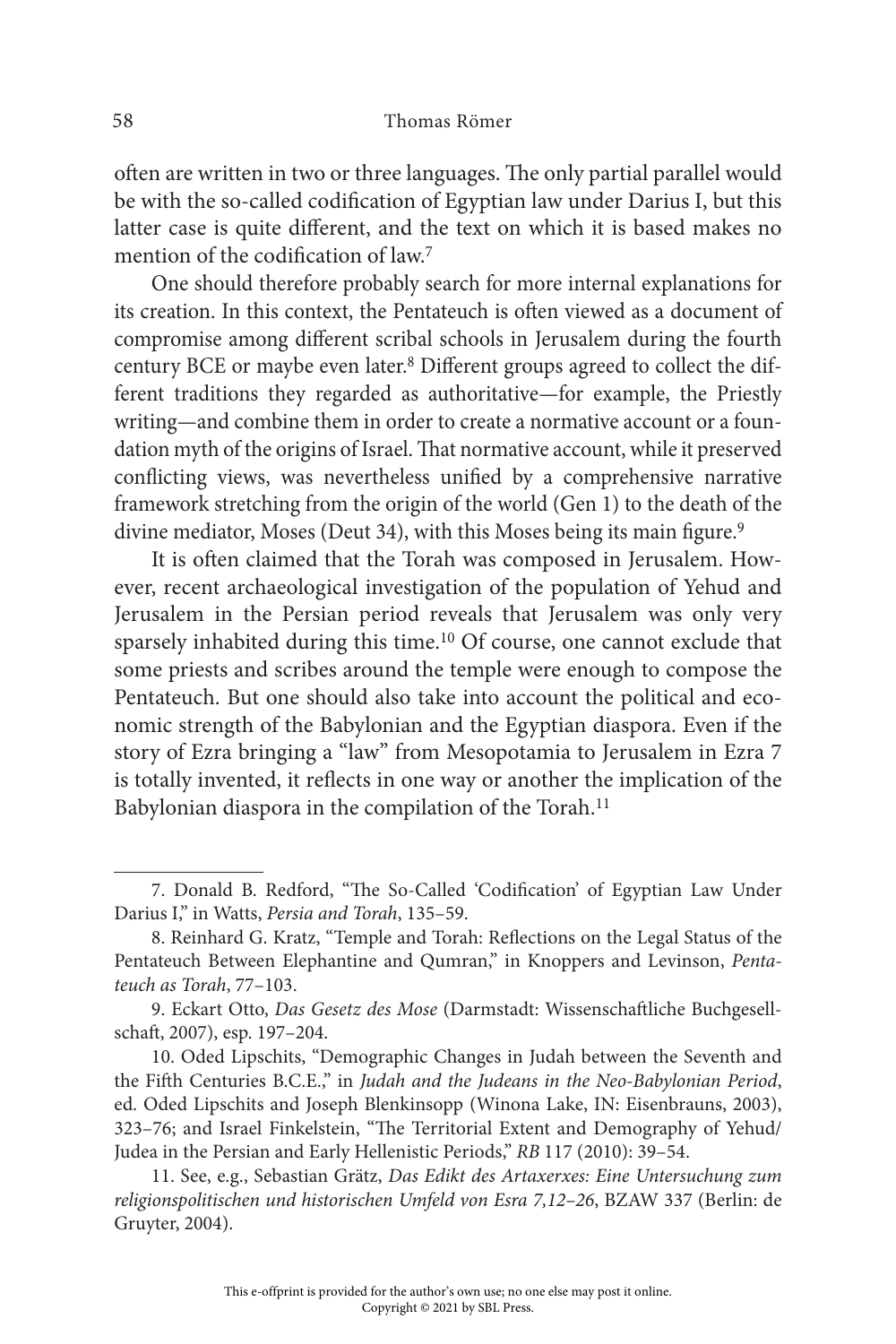The decision to prefer a Pentateuch to a Hexateuch and to end the Torah with Moses's death outside of the land (Deut 34) rather than with Joshua's conquest is best explained as a concession to the diaspora.<sup>12</sup> Moses's death, which happens according to the will of YHWH, shows that is not necessary to live inside the promised land; the most important thing is to accept YHWH's will and law. Defining the Torah as a Pentateuch rather than a Hexateuch means de facto acknowledging the reality and even the legitimacy of diaspora Judaism. Similarly, the Joseph story in Gen 37–50 was apparently a creation of the Jewish diaspora in Egypt or of an author who was sympathetic to this diaspora, which was later included in the Pentateuch as a concession to that diaspora.<sup>13</sup>

It is clear now that there was a (Yahwistic) sanctuary on Mount Gerizim that was built probably after the resettlement of Shechem ca. 480–475 BCE.<sup>14</sup> If so, the instruction in Deut 27:4 for building an altar on Mount Gerizim, found in the Samaritan Pentateuch and supported by one codex of the Old Latin, was most likely introduced at the time of the composition of the Pentateuch as a means of acknowledging the legitimacy of the newly built Samarian altar.<sup>15</sup>

14. Yitzhak Magen, "Mount Gerizim: Temple City," Qad 120 (2000): 74–118; Ephraim Stern and Yitzhak Magen, "Archaeological Evidence for the First Stage of the Samaritan Temple on Mount Gerizim," IEJ 52 (2002): 49-57; and Jan Dušek, "Mt. Gerizim Sanctuary, Its History and Enigma of Origin," HBAI 3 (2014): 111–33.

15. Cristophe Nihan, "Garizim et Ébal dans le Pentateuque: Quelques remarques

<sup>12.</sup> For the debate between groups favoring a Hexateuch or wanting to construct a Pentateuch, see Thomas Römer and Marc Z. Brettler, "Deuteronomy 34 and the Case for a Persian Hexateuch," JBL 119 (2000): 401–19; Eckart Otto, Das Deuteronomium im Pentateuch und Hexateuch: Studien zur Literaturgeschichte von Pentateuch und Hexateuch im Lichte des Deuteronomiumrahmens, FAT 30 (Tübingen: Mohr Siebeck, 2000); and Rainer Albertz, Exodus, 2 vols., ZBK 2 (Zurich: TVZ, 2012–2015), 1:19–26.

<sup>13.</sup> On the Joseph story as written in the Egyptian diaspora, see Thomas Römer, "The Joseph Story in the Book of Genesis: Pre-P or Post-P?," in The Post-Priestly Pentateuch: New Perspectives on Its Redactional Development and Theological Profiles, ed. Federico Giuntoli and Konrad Schmid, FAT 101 (Tübingen: Mohr Siebeck, 2015), 185–201. On the notion that it was written by a written by an author in the land, but sympathetic to the Egyptian diaspora, see Bernd U. Schipper, "Joseph, Ahiqar, and Elephantine: The Joseph Story as a Diaspora Novella," Journal of Ancient Egyptian Interconnections 18 (2018): 71–84. According to Franziska Ede, Die Josefsgeschichte: Literarkritische und redaktionsgeschichtliche Untersuchungen zur Entstehung von Gen 37–50, BZAW 485 (Berlin: de Gruyter, 2016), the Joseph story was conceived from the beginning as a bridge between the patriarchs and the exodus.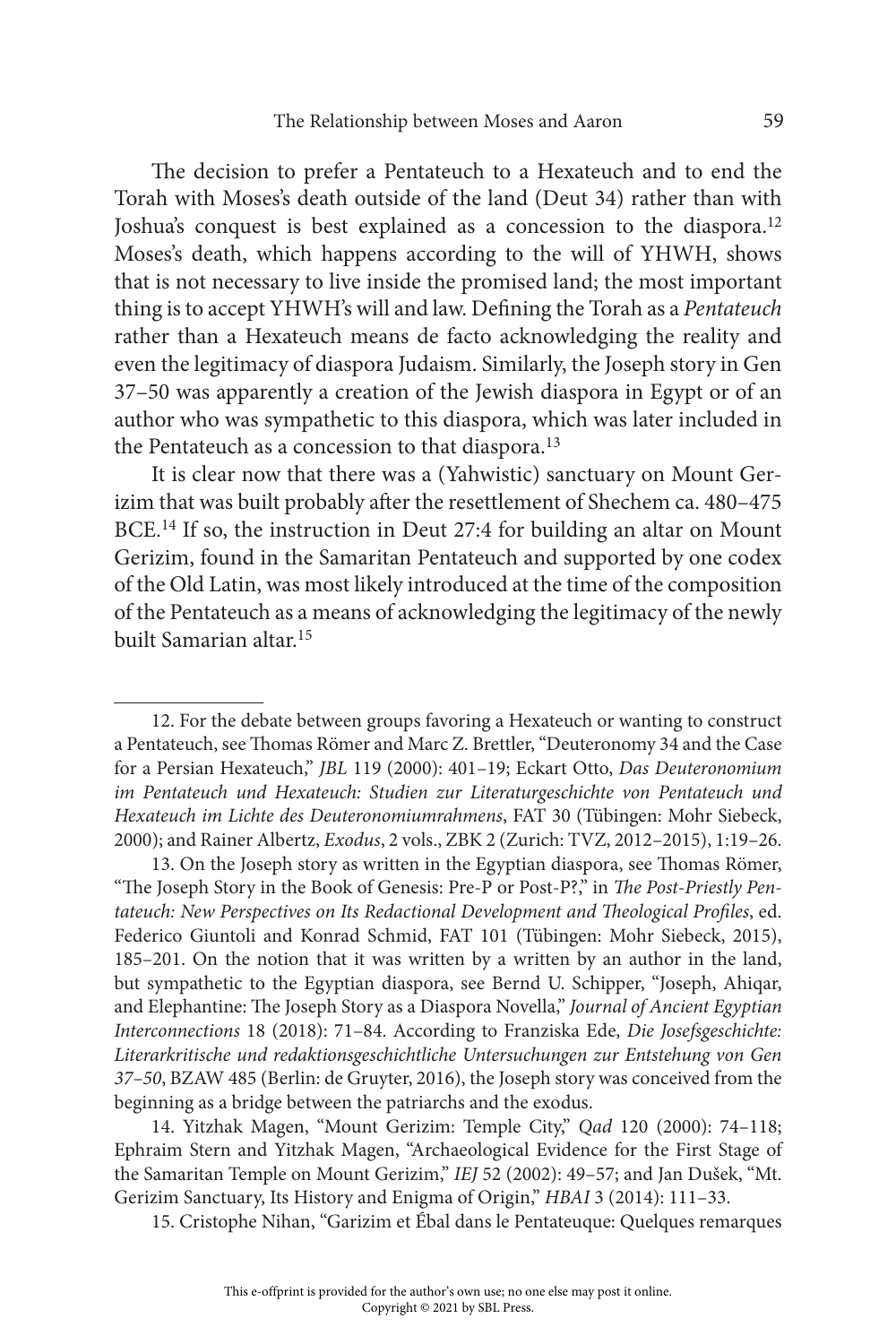However, Jerusalem with its temple was perhaps the place in which the compilation of the first edition of the Torah was first decided, probably in contact and cooperation with groups from Samaria.<sup>16</sup> If we try now to identify more precisely the parties involved, we should logically think of the two main institutions in Persian-period Jerusalem: the temple and the lay council presiding over the temple assembly.<sup>17</sup>

The existence of a lay council alongside a priestly college seems to be attested in the correspondence between Jerusalem and the Judean/Israelite community of Elephantine, which mentions, besides the governor, "the high priest Jehohanan and his colleagues, the priests in Jerusalem" as well as "Ostanes, the brother of Anani and the leading men among the Jews."<sup>18</sup> The council of elders was composed of the האבות ראשי, the "heads of the fathers' [houses]," who are also mentioned in Ezra–Nehemiah. Ezra 3:12 (MT) makes the equation explicit with its phrase, הזקנים האבות ראשי," the heads of the fathers' [houses], the elders." Significantly, in Deut 31:9–13, the Torah, after it is written by Moses, is entrusted to "the priests, the Levites, who bear the ark of the covenant of YHWH, as well as to the elders of Israel" (31:9), who have the task of reading it to the entire community every seven years (31:10–13). This looks like an attempt to bring together three major groups implicated in the promulgation of the Torah. According to Neh 8:13, three groups gather around Ezra "in order to discern [סכל] hiphil] the words of the Law": these three groups are the האבות ראשי, the priests, and the Levites.

en marge de la publication d'un nouveau fragment du Deutéronome," Sem 54 (2011): 185–210. For a somewhat different view, see Detlef Jericke, "Der Berg Garizim im Deuteronomium," ZAW 124 (2012): 213–28.

<sup>16.</sup> Walter Houston, "Between Salem and Mount Gerizim: The Context of the Formation of the Torah Reconsidered," JAJ 5 (2014): 311–34; Benedikt Hensel, Juda und Samaria: Zum Verhältnis zweier nach-exilischer Jahwismen, FAT 110 (Tübingen: Mohr Siebeck, 2017), esp. 170–94.

<sup>17.</sup> Albertz, Religionsgeschichte, 502–4. For a similar idea, see Joel Weinberg, The Citizen-Temple Community, JSOTSup 151 (Sheffield: JSOT Press, 1992).

<sup>18.</sup> A. E. Cowley, Aramaic Papyri of the Fifth Century B.C. (Oxford: Clarendon, 1923), 30, lines 18–19; see also Bezalel Porten, The Elephantine Papyri in English: Three Millennia of Cross-Cultural Continuity and Change, 2nd ed., DMOA 22 (Leiden: Brill, 2011). For the social groups in Jerusalem and Samaria, see further Gard Granerød, Dimensions of Yahwism in the Persian Period: Studies in the Religion and Society of the Judaean Community at Elephantine, BZAW 488 (Berlin: de Gruyter, 2016).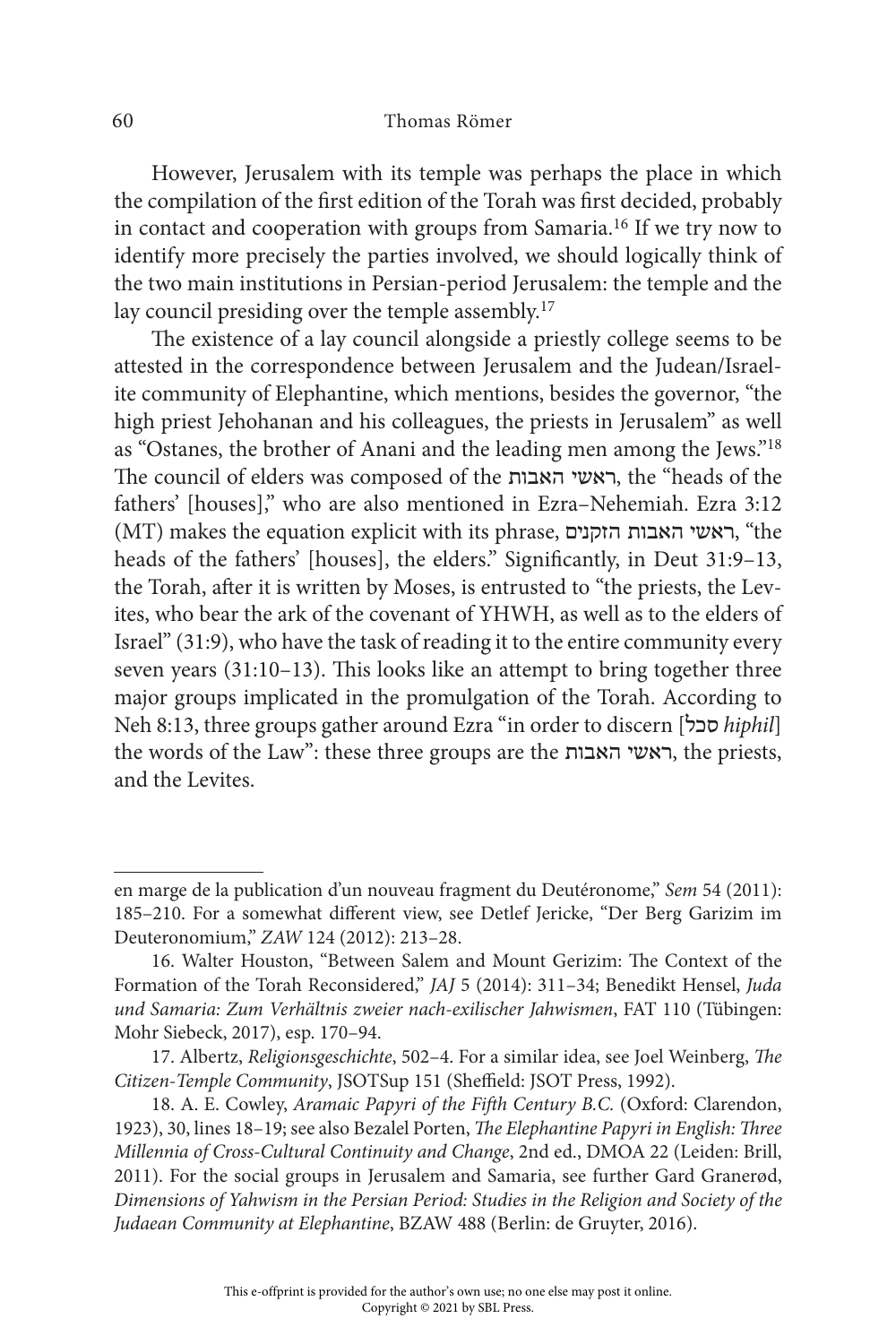On the other hand, however, various passages in the Pentateuch suggest an attempt by priestly groups to claim sole authority in the interpretation of the Torah. Thus, according to Deut 33:10, teaching (ירה) the Torah is the privilege of Levi, the priestly tribe among Jacob's sons.<sup>19</sup>

In Lev 10:10–11, Aaron and his sons are commanded to "separate" between "holy and profane, unclean and clean" (10:10) but also to "teach" (ירה) "all the statutes" (כל החקים) communicated to Moses by YHWH (10:11). Here the transition from the traditional duty reserved for the priests to the interpretation of the entire Torah is transparent. This passage is, along with Num 18, the only divine command in the Pentateuch that is addressed exclusively to Aaron.<sup>20</sup>

The conception of the Aaronides as teachers of the Law also plays an important role in writings from the Hellenistic period (see, e.g., Sir 45:17 or 11QT 56:2–6). At the end of the Persian period, the rapid decline in the influence of the Persian administration over the area appears to have led to the development of the power and status of priestly clergy in Jerusalem and particularly to political claims made by the high priest.<sup>21</sup>

This overview indicates that there are at least three competing groups that can be detected in the Pentateuch and that refer to different figures: Moses, who reflects in many cases the aspirations of the lay council, Aaron, who seems to represent the priestly line, and the Levites, who are related to the figure of Korah in some pentateuchal texts and claim their right to read and to teach the Torah.

## 2. Moses and Aaron

As already mentioned, in some texts of Exodus, Moses appears alone without his brother. In the texts where Moses and Aaron are mentioned together, Moses comes first in around 90 percent of these passages. Although Aaron appears as Moses's older brother, he is presented as Moses's spokesman or under the authority of Moses.

<sup>19.</sup> The Samaritan Pentateuch and Syriacus have a plural here, תורות.

<sup>20.</sup> See also Christophe Nihan, From Priestly Torah to Pentateuch: A Study in the Composition of the Book of Leviticus, FAT 2/25 (Tübingen: Mohr Siebeck, 2007), 591–92.

<sup>21.</sup> The first coin minted in the name of a high priest of Jerusalem, a certain Yohanan, is dated ca. 350 BCE. It indicates that coin minting, and therefore tax collection, came under the control of the high priest in Jerusalem at that time.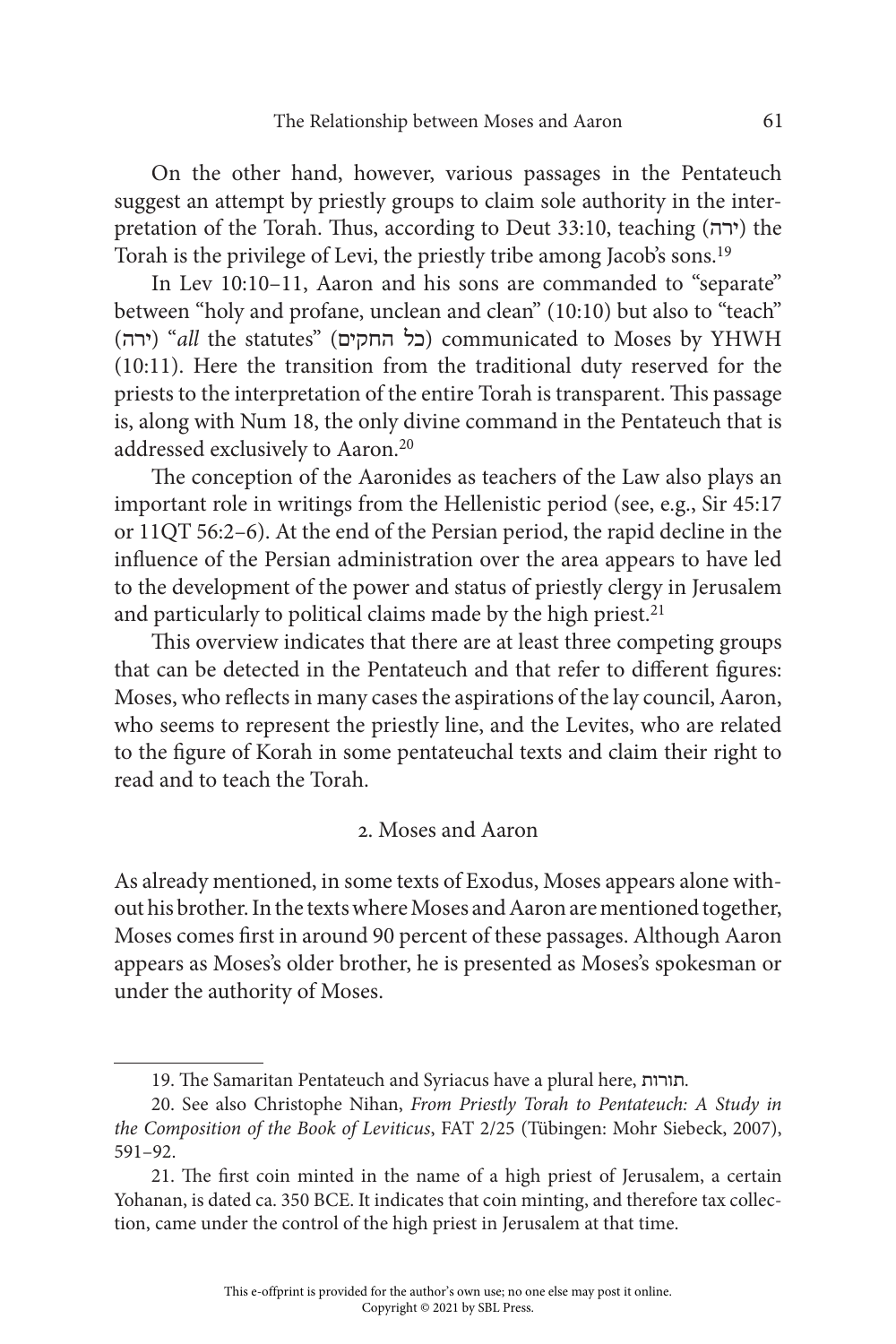There are, however, some texts that claim a higher authority for Aaron, such as the genealogy in Exod 6:13–25, which is considered by most scholars a late priestly insert (P<sup>s</sup>) into an older Priestly account (P<sup>g</sup>) of Moses's call (6:2–8 $*$ ), where Moses appears alone without any mention of Aaron.<sup>22</sup> The fact that we have to do here with an addition is also demonstrated by the Wiederaufnahme of verse 12 in verse 30. Verse 12 reads, "Moses spoke before YHWH, 'The Israelites have not listened to me; how then shall Pharaoh listen to me, I am uncircumcised of lips?'" and verse 30 reiterates, "Moses said before YHWH, 'I am uncircumcised of lips, how would Pharaoh listen to me?'"

This list, which looks at first glance as though it might be a genealogy of the twelve sons of Jacob, does not go further than Levi, born third, and pays special attention to Levi's offspring. Verse 20 presents Aaron indeed as Moses's older brother (without, however, mentioning Miriam). Interestingly, nothing is said about Moses's offspring, whereas Aaron's descendants are presented in a detailed way. The author of the list also shows interest for the Korahites who, in Num 16–17 appear in conflict with Moses and Aaron.<sup>23</sup> In Exod 6:14–25 Aaron, Moses, and Korah are all Levites, but the emphasis is put on Aaron and his line. This is particularly clear in the concluding remark in verse 26: "This is Aaron and Moses to whom YHWH said, 'Bring [sg.] the Israelites out of the land of Egypt, organized in armies.'" In this verse, Aaron, contrary to the majority of the texts in Exodus, appears as YHWH's privileged interlocutor, whom he commands to lead the Israelites out of Egypt, normally Moses's task. Interestingly, this has been corrected immediately in the following verse in MT, which reads: "It was they who spoke to Pharaoh king of Egypt to bring the Israelites out of Egypt, it was Moses and Aaron."24 In MT, Moses is put in the first position; later redactors apparently wanted to emphasize Moses's superiority over Aaron.<sup>25</sup>

<sup>22.</sup> See recently Albertz, Exodus, 1:25–26 and 128, who attributes this genealogy to a very late postpriestly redactor, writing after the hexateuchal redactor.

<sup>23.</sup> On this, see Jaeyoung Jeon, "The Zadokites in the Wilderness: The Rebellion of Korach (Num 16) and the Zadokite Redaction," ZAW 127 (2015): 381–411.

<sup>24.</sup> See also Albertz, Exodus, 1:131.

<sup>25.</sup> LXX has the same order as in Exod 6:26. This could be due to stylistic considerations, or it could reflect the original texts. If the latter, MT would be a very late correction.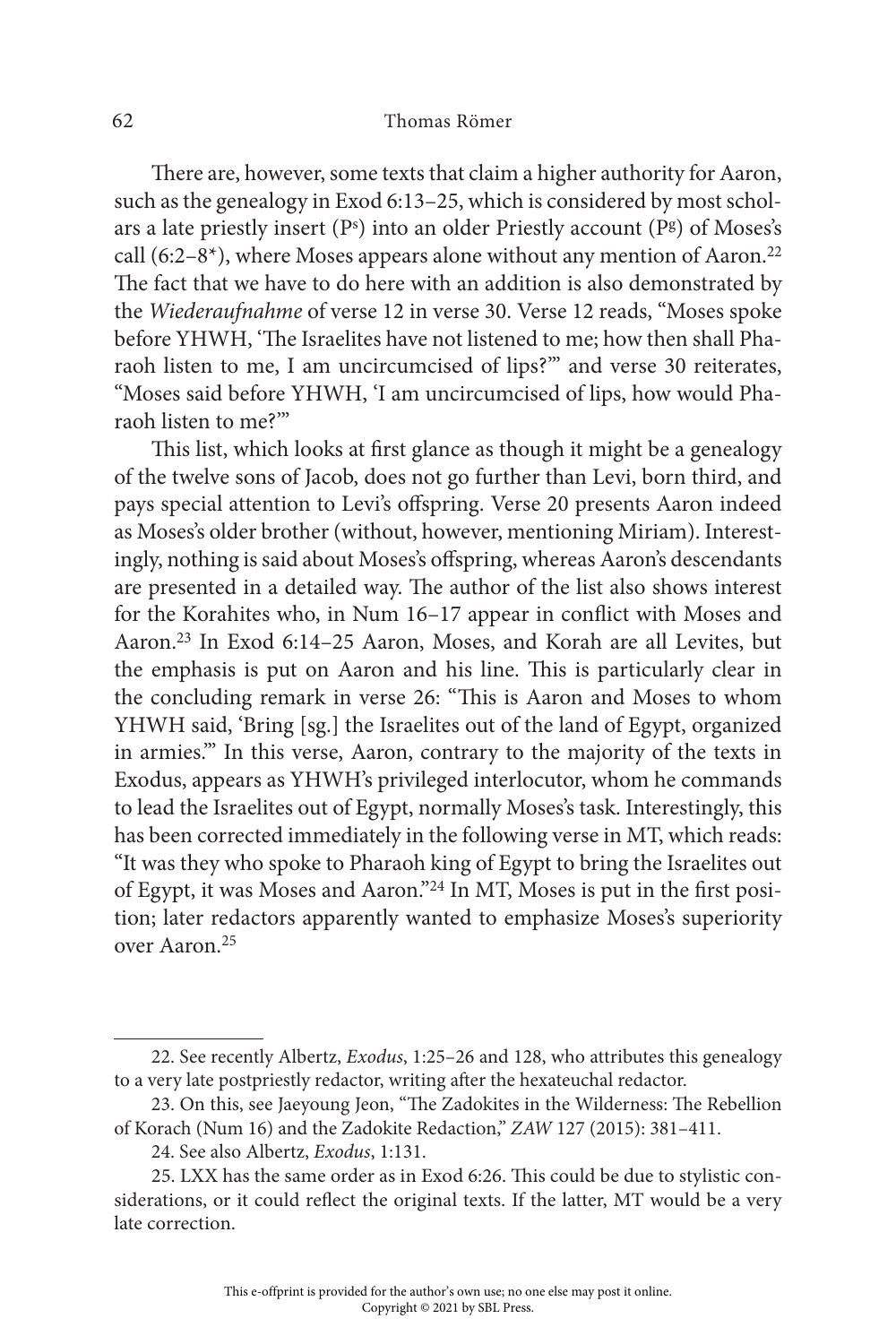A similar phenomenon occurs in Num 18:1–24, which is, with Lev 10:8, the only text in the Torah in which YHWH speaks only to Aaron without mentioning Moses. In this speech, YHWH grants to Aaron and his sons a perpetual income and taxes from the sacrifices to be offered by the Israelites. This passage presupposes the foregoing story about Aaron's staff. According to this story, Aaron's staff was the only staff among those of the twelve tribes that sprouted overnight (Num 17:16–27). Here Aaron appears as representative of the tribe of Levi, whereas Num 18:1–24 clearly postulates the superiority of Aaron and his sons over the other Levites, who are said to be "assistants," but who cannot approach the utensils of the sanctuary or the altar (18:3).<sup>26</sup>

Interestingly, at the end of the chapter a passage was added (18:25–32), in which YHWH no longer speaks to Aaron but to Moses.<sup>27</sup> In a different way, this passage also stipulates the superiority of the Aaronides over the Levites, by claiming that the Levites should also receive a tithe from the Israelites, but that they should give also a tithe from their income to Aaron and his sons. The idea of a tithe of the Levites occurs in the Hebrew Bible only in Neh 10:39 and may reflect a reality of the Second Temple in the late Persian or Early Hellenistic period.<sup>28</sup> In Num 18, this topic is introduced by a speech of YHWH to Moses, so that, at the end of chapter 18, his leading position is confirmed again.

Exodus 6 and Num 18 seem to reflect a struggle between Aaron (and the group behind him) and Moses (and the group behind him). Both texts also affirm the superiority of Aaron and his offspring over the other Levites. There are, however, some texts in the Pentateuch that reflect attempts by the Levites to challenge the superiority of Aaron and his offspring.

<sup>26.</sup> According to Reinhard Achenbach, Die Vollendung der Tora: Studien zur Redaktionsgeschichte des Numeribuches im Kontext von Hexateuch und Pentateuch, BZABR 3 (Wiesbaden: Harrassowitz, 2003), 141–72, Num 18 is part of a theocratic redaction ("theokratische Bearbeitung") that belongs to the latest layers of the book of Numbers and was added when the Pentateuch was almost completed.

<sup>27.</sup> Ludwig Schmidt, Das vierte Buch Mose: Numeri 10,11–36,13, ATD 7.2 (Göttingen: Vandenhoeck & Ruprecht, 2004), 82–83.

<sup>28.</sup> Rudolf Meyer, "Levitische Emanzipationsbestrebungen in nachexilischer Zeit," OLZ 41 (1938): 722–28; Ulrich Dahmen, Leviten und Priester im Deuteronomium: Literakritische und redaktionsgeschichtliche Studien, BBB 110 (Bodenheim: PHILO, 1996), 405–8; and Harald Samuel, Von Priestern zum Patriarchen: Levi und die Leviten im Alten Testament, BZAW 448 (Berlin: de Gruyter, 2014), 235–39.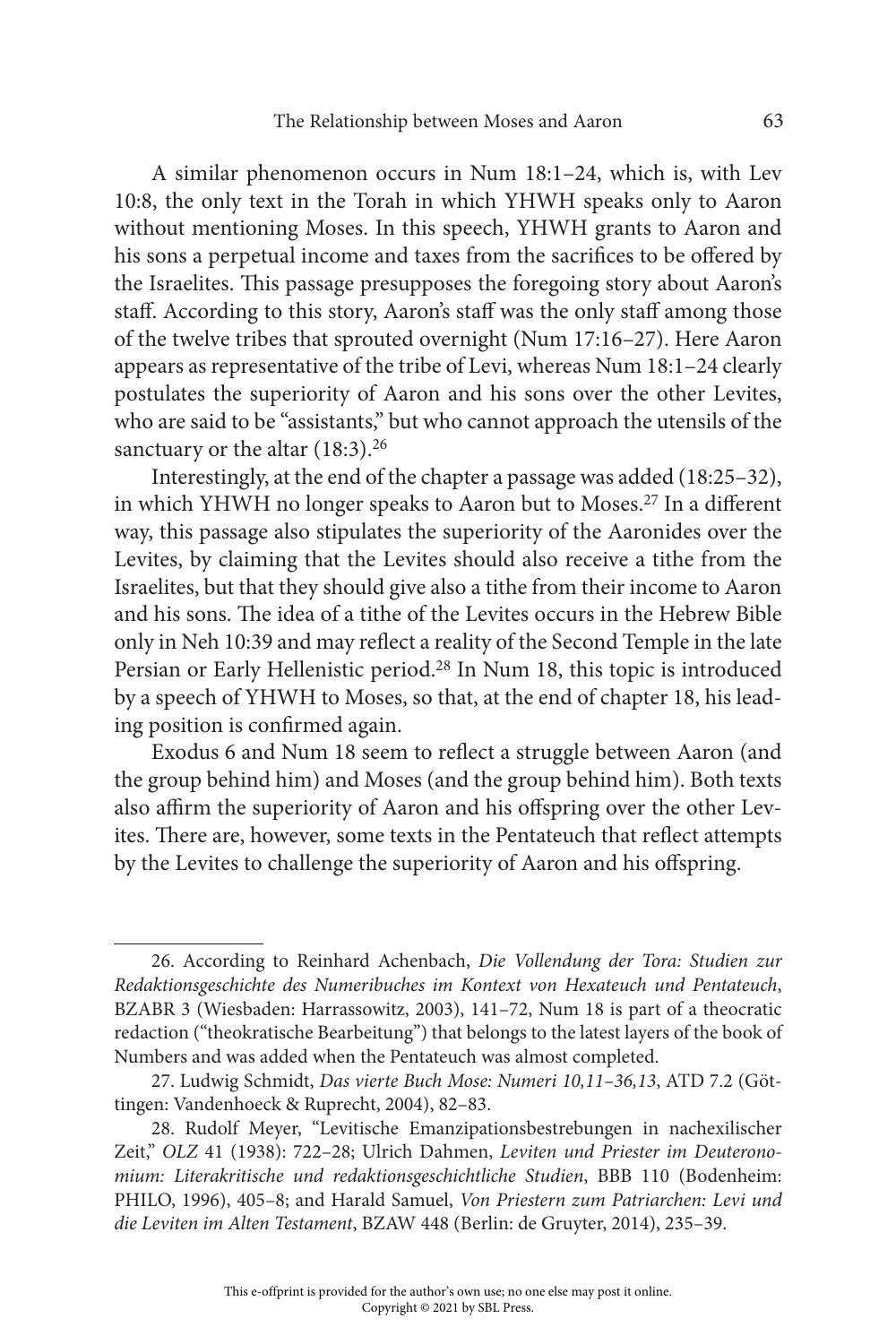3. Levites against the Aaronides

This conflict is apparent in Num 16, where the Levites associated with Korah are challenging Aaron's priestly prerogatives: Korah who is also mentioned in Exod 6 appears in Num 16 as the leader of the Levites, who claim the priesthood against Aaron, and who are harshly condemned by Moses:

Then Moses said to Korah, "Hear now, you Levites! Is it too little for you that the God of Israel has separated you from the congregation of Israel, to allow you to approach him in order to perform the duties of the Lord's tabernacle, and to stand before the congregation and serve them? He has allowed you to approach him, and all your brother Levites with you; yet you seek the priesthood as well!" (Num 16:8–10)<sup>29</sup>

This chapter has recently been analyzed convincingly by Jaeyoung Jeon, who has shown that the Korah-Levites layer is the latest revision of Num 16 and that it reflects the rejection of attempts of Korahite Levites to obtain a priestly status.<sup>30</sup> This layer of Num 16 can therefore, as demonstrated by Jeon, be attributed to an Aaronide or a Zadokide redaction.<sup>31</sup> In Num 16, Moses and Aaron are in solidarity against attempts to challenge their special status and prerogatives.

There is, however, in the Pentateuch a text where the Levites are presented in a better light than Aaron: the story of the golden calf in Exod 32. In this story, Aaron appears in an ambiguous role (at best) because he is presented as the creator of the golden calf and the inventor of idolatry. Because of the clear intertextual relationship of this chapter to 1 Kgs 12, Aaron is even depicted as a forerunner of Jeroboam who according to the Dtr edition of the books of Kings committed the original sin of the Northern Kingdom by introducing idolatry and sanctuaries other than Jerusalem. In Exod 32:21, Moses also criticizes Aaron for bringing a sin over the people: "Moses said to Aaron, 'What did this people do to you

<sup>29.</sup> Biblical translations follow the NRSV, except that "the LORD" has been replaced by "YHWH."

<sup>30.</sup> Jeon, "Zadokites in the Wilderness," 381–411.

<sup>31.</sup> See also Jaeyoung Jeon, "The Zadokite and Levitical Scribal Conflicts and Hegemonic Struggles," in Scripture as Social Discourse: Social-Scientific Perspectives on Early Jewish and Christian Writings, ed. Jessica M. Keady, Todd E. Klutz, and Casey A. Strine (London: T&T Clark, 2018), 97–110.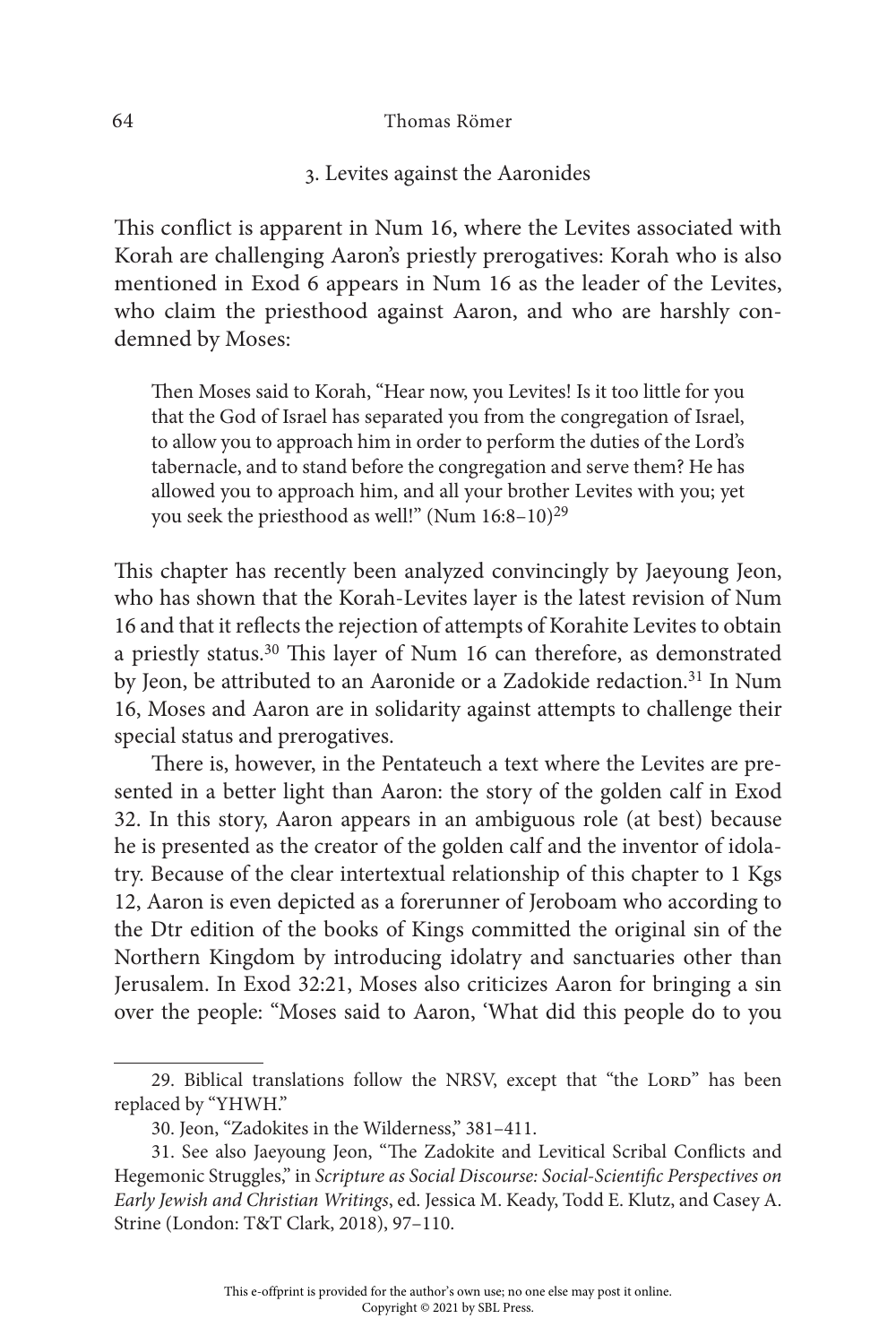that you have brought so great a sin upon them?'" In the parallel account of the story in Deut 9, it is even said that YHWH "was angry with Aaron and wanted to destroy him" and that he was rescued only through Moses's intercession (9:20).

In Exod 32, the negative image of Aaron is contrasted with the appearance of the Levites, who are presented as the only group who was on the side of YHWH and Moses: "Then Moses stood in the gate of the camp, and said, 'Who is on YHWH's side? Come to me!' And all the sons of Levi gathered around him" (32:6). Here the Levites, who appear belligerent and kill thousands of the idolatrous people, are opposed to the idolatrous Aaron. Moses then confirms the "ordination" of the Levites: "Moses said, 'Today you have ordained yourselves for the service of YHWH, each one at the cost of a son or a brother, and so have brought a blessing on yourselves this day.'" (32:29). What is translated here as "ordained" is ידכם מלאו" your hands have been filled" in Hebrew, and this is exactly the same expression used in Exod 28:41 for the ordination of Aaron and his sons.<sup>32</sup> That means that the passage in Exod 32 wants to claim for the Levites the same rights as for the Aaronides. One could therefore understand the rise of the Levites according to Exod 32 as "a replacement to the leadership of Aaron."<sup>33</sup> There is no consensus about the stratification and the date of Exod 32. The text is probably older than the harsh condemnation of the Levites in Num 16.<sup>34</sup> Its integration in the Exodus version of the story (interestingly, this episode is not mentioned in Deut 9–10) nevertheless also reflects the attempt to introduce critical notes about the Aaronide priesthood into the Torah. One may therefore suspect that Exod 32 was at least revised by the same Levitical group that is criticized in Num 16.

<sup>32.</sup> On this expression, see Konrad Rupprecht, "Quisquilien zur Wendung  $ml'(t)$ jd plnj (jemand die Hand füllen) und zum Terminus ml' jd (Füllung)," in Sefer Rendtorff: Festschrift zum 50. Geburtstag von Rolf Rendtorff, ed. Konrad Rupprecht, DBAT 1 (Dielheim: printed by the authors, 1975), 73–93.

<sup>33.</sup> Thomas B. Dozeman, Exodus, ECC (Grand Rapids: Eerdmans 2009), 711. See also Jeon, "Zadokite and Levitical Scribal Conflicts," 101–2.

<sup>34.</sup> Thomas B. Dozeman, "The Composition of Ex 32 within the Context of the Enneateuch," in Auf dem Weg zur Endgestalt von Genesis bis II Regum: Festschrift für Hans-Christoph Schmitt zu seinem 65. Geburtstag, ed. Martin Beck and Ulrike Schorn, BZAW 370 (Berlin: de Gruyter, 2006), 175–89.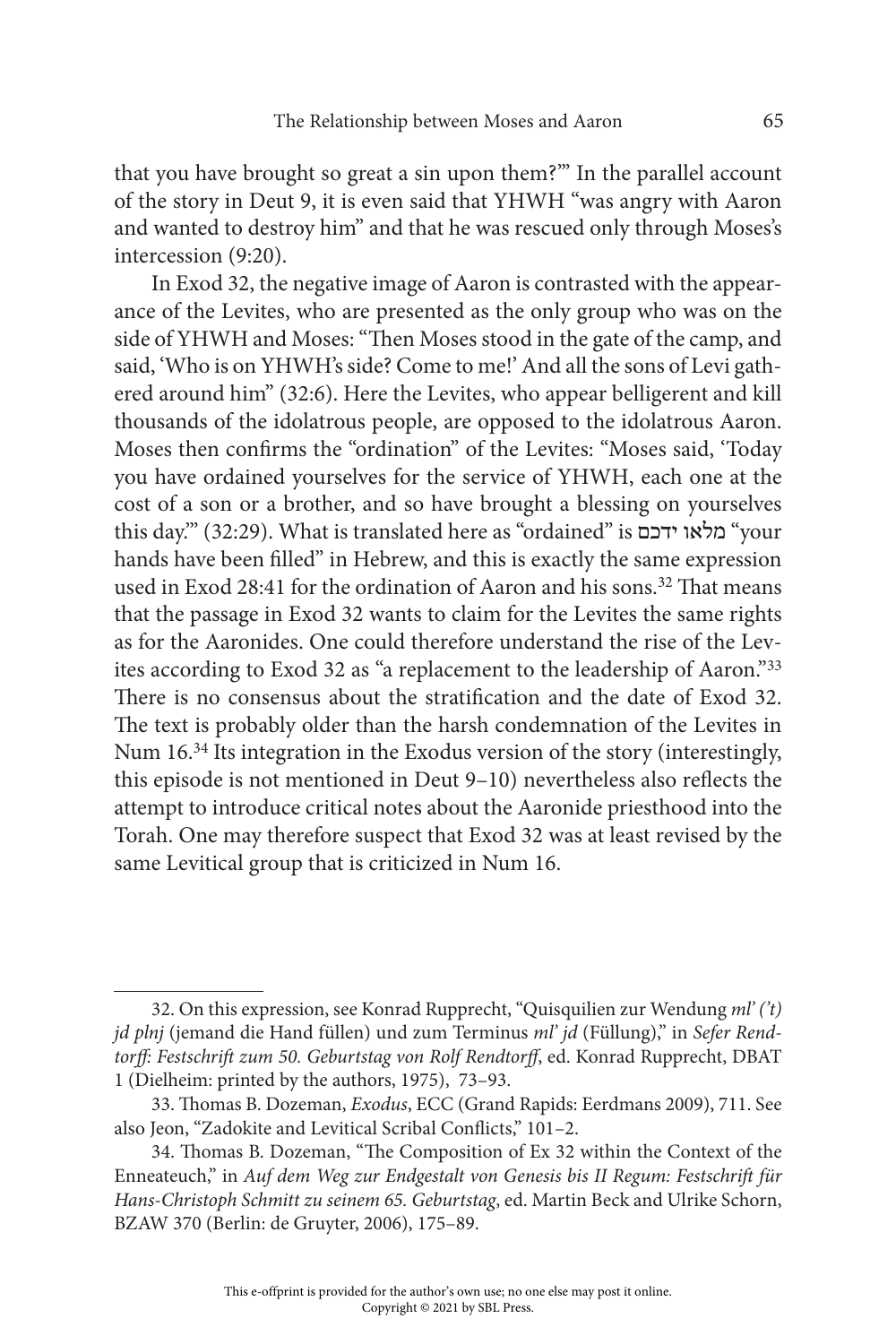## 4. Moses's Superiority over Aaron

The introduction of Aaron as Moses's brother takes places in Exod 4:13– 17, a passage that is part of 4:1–17, a post-Priestly supplement to the call of Moses in Exod 3.<sup>35</sup> This passage deals with Moses's doubts about the success of his mission. The first sign that YHWH performs for Moses, the transformation of his staff into a serpent prepares the reader for the prologue of the plague narrative, as does YHWH's announcement to Moses that the waters of the Nile will turn into blood. At the end, Moses is still not convinced and asks YHWH to find someone else. YHWH gets angry with Moses.

Then the anger of YHWH was kindled against Moses and he said, "What of your brother Aaron the Levite? I know that he can speak fluently; even now he is coming out to meet you, and when he sees you his heart will be glad. You shall speak to him and put the words in his mouth; and I will be with your mouth and with his mouth, and will teach you what you shall do. He indeed shall speak for you to the people; he shall serve as a mouth for you, and you shall be God for him. Take in your hand this staff, with which you shall perform the signs." (Exod 4:14–17)

First of all, it is interesting that Aaron is described here as a Levite and not as a priest. Is this an attempt to downgrade Aaron or an attempt to integrate the Levites into the Israelite priesthood?<sup>36</sup> In any case, Aaron's function here is described as that of a prophet, a spokesman. Moses shall put YHWH's words that he receives into Aaron's mouth. This description of Aaron's role triggers the statement that Moses will be "god" for Aaron (Exod 4:16). The description of Aaron as Moses's prophet occurs also in Exod 7:1, where Moses is equally qualified as "god," but here in regard to Pharaoh: "YHWH said to Moses, 'See, I have made you God to Pharaoh, and your brother Aaron shall be your prophet.'" The qualification of Aaron as a prophet is related to texts in which Moses is described

<sup>35.</sup> Jan C. Gertz, Tradition und Redaktion in der Exoduserzählung: Untersuchungen zur Endredaktion des Pentateuch, FRLANT 186 (Göttingen: Vandenhoeck & Ruprecht, 1999), 305–27; and Thomas Römer, "Exodus 3–4 und die aktuelle Pentateuchdiskussion," in The Interpretation of Exodus: Studies in Honour of Cornelis Houtman, ed. Riemer Roukema, CBET 44 (Leuven: Peeters, 2006), 65–79.

<sup>36.</sup> Erhard Blum, Studien zur Komposition des Pentateuch, BZAW 189 (Berlin: de Gruyter, 1990), 362, speaks of a "bridge" between Aaron and the Levites.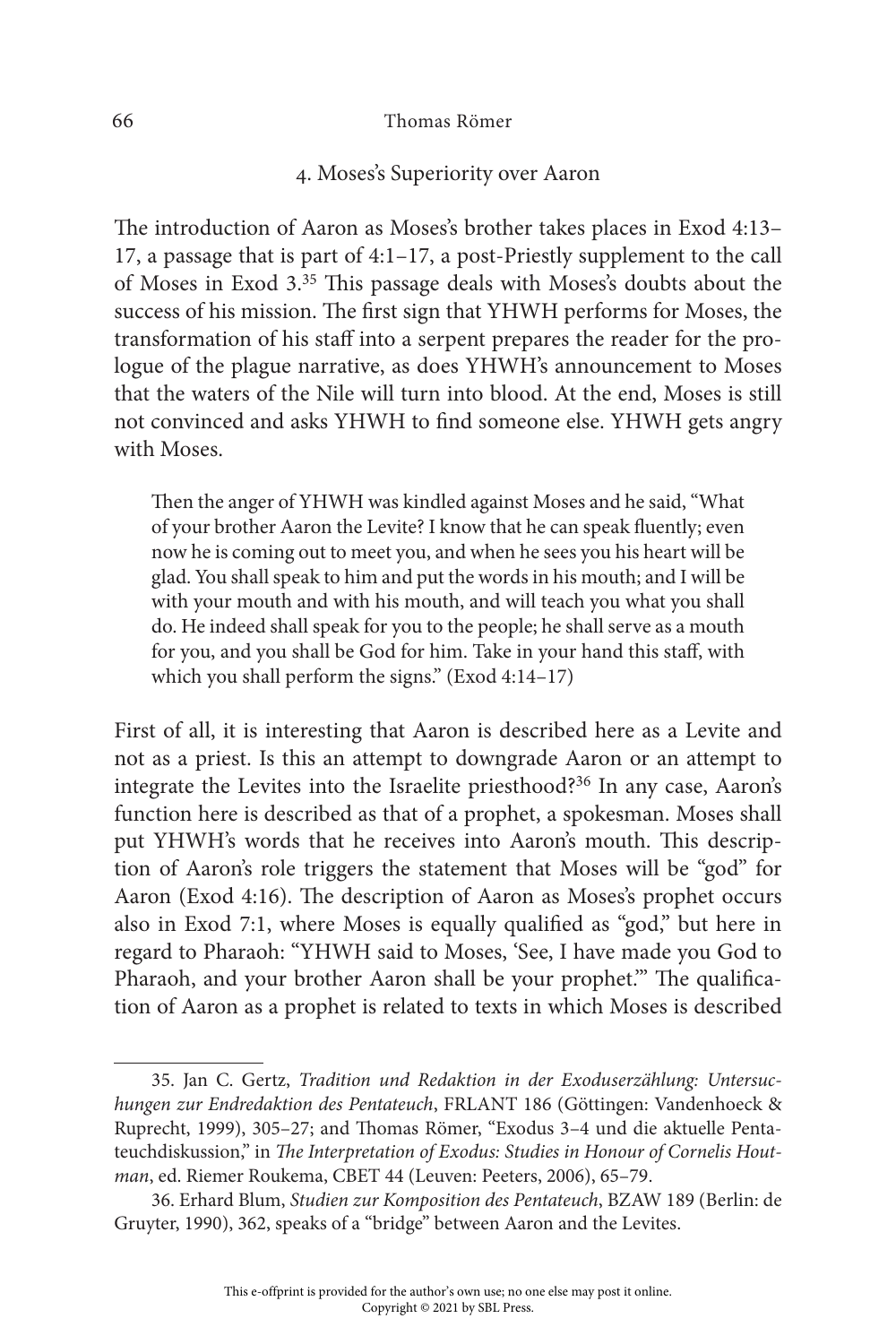not as a prophet (as, e.g., in Deut 18) but as standing over the prophets. This is especially the case in Num 12, which is a text where Aaron appears together with Miriam in conflict with Moses. In Num 12:6–8, YHWH puts Moses over all other mediations: "When there are prophets among you, I YHWH make myself known to them in visions; I speak to them in dreams. Not so with my servant Moses; he is entrusted with all my house. With him I speak face to face—clearly, not in riddles; and he beholds the form of YHWH" (Num 12:6–8). In the following story, when Miriam is struck with leprosy, Aaron, the priest, can only take note that Miriam has become leprous; he cannot even pronounce the quarantine. He asks Moses to heal her by calling him "my Lord" (אדני) in 12:11, so that only Moses can pray to YHWH, who instructs him about the time of exclusion from the camp. Aaron is depicted as unable to accomplish his priestly functions and dependent totally on Moses.<sup>37</sup>

One can therefore conclude that Exod 4:1–17 and Num 12 originated in the context of the lay group who considered Moses as their ancestor and as the only real mediator. In composing such texts, they apparently wanted to counter other texts such as Num 18, where Aaron receives direct divine communication and where his priestly function is presented as the most important in Israel.

Yet Num 12 transfers the priestly function to Moses, and a similar transfer can be observed in Exod 4:17, where Moses shall take a "staff" (מטה(. The same staff that is mentioned in regard to Moses for the first time in Exod 4:2 appears in the hand of Moses in the account of the parting of the Sea as well, in Exod 14:16, where YHWH tells Moses to lift his staff and to raise his hands to divide the waters. In the rest of the story, however, Moses only raises his hand and the staff is never mentioned again. One can therefore conclude that this mention of the staff is a later insertion. In the plague story in Exod 7–8, the staff is clearly Aaron's staff, as also in Num 17:16–26. In late texts this priestly staff has been transferred to Moses in order to bestow him also with the symbol of priestly and magical power (see, e.g., Exod 9:23; 10:13; 17:5, 9).<sup>38</sup>

<sup>37.</sup> Thomas Römer, "Israel's Sojourn in the Wilderness and the Construction of the Book of Numbers," in Reflection and Refraction: Studies in Biblical Historiography in Honour of A. Graeme Auld, ed. Robert Rezetko, Timothy H. Lim, and W. Brian Aucker, VTSup 113 (Leiden: Brill, 2007), 439–41.

<sup>38.</sup> Gertz, Tradition und Redaktion, 313–14.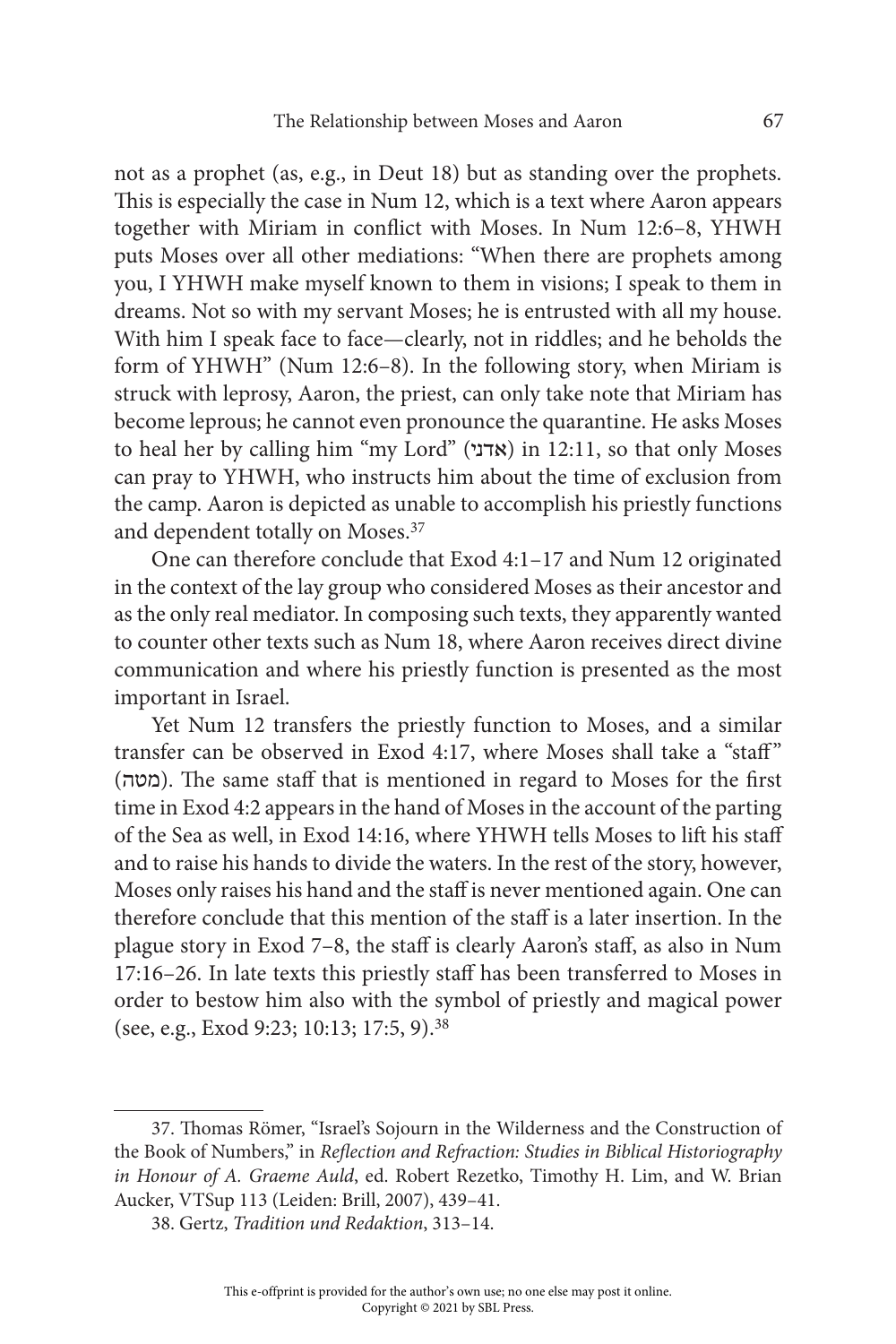## 4. A Short Conclusion

External evidence from Elephantine and some biblical texts lead to the assumption that we should distinguish at least three main groups that were involved in the compilation of the Pentateuch, independently from Samaritan and Egyptian diaspora voices: (1) a lay group, which may be reflected in some texts which highlight the role of the elders and in others with the heads of the fathers' houses, and which considered Moses to be their founder; (2) a priestly group, which considered Aaron as its ancestor; and (3) a group of Levites, who tried to maintain their privileges.

The narrations about conflicts or tensions among Moses, Aaron, and the Levites seem to reflect tensions between these groups during the Persian period and perhaps early Hellenistic period. Most texts, especially those ascribed to P in Exodus and Leviticus, seem to reflect a compromise between the lay group and the priestly group. In those texts, Moses and Aaron act together, although Moses stands in almost every passage at first position. But there was apparently some disagreement about that compromise: in Exod 32 the Levites claim to be closer to Moses than the Aaronides. Numbers 16 strongly rejects Levitical claims and confirms Aaron's priestly prerogatives. The Aaronide group also made some attempts to put Aaron over Moses in late texts from the book of Numbers and in an addition to a P text in Exod 6. Other texts, probably written in the milieu of the lay group, responded to these texts by emphasizing Moses's superiority over Aaron, claiming that Moses was "god" to Aaron and Aaron his prophet. Numbers 12 also suggests that Aaron's priestly power needs support from Moses. The priestly power of Moses was finally emphasized by transforming Aaron's staff into Moses's staff.

The Pentateuch appears in this regard not only as a compromise but also as a record of scribal conflicts that were never totally resolved. The only solution was to maintain different claims inside the same document. Yet the epitaph about Moses as the incomparable mediator in Deut 34:10–12 makes the figure of Moses the most important human actor of the Torah, who can be overcome neither by Aaron nor by the Levites.

### Bibliography

Achenbach, Reinhard. Die Vollendung der Tora: Studien zur Redaktionsgeschichte des Numeribuches im Kontext von Hexateuch und Pentateuch. BZABR 3. Wiesbaden: Harrassowitz, 2003.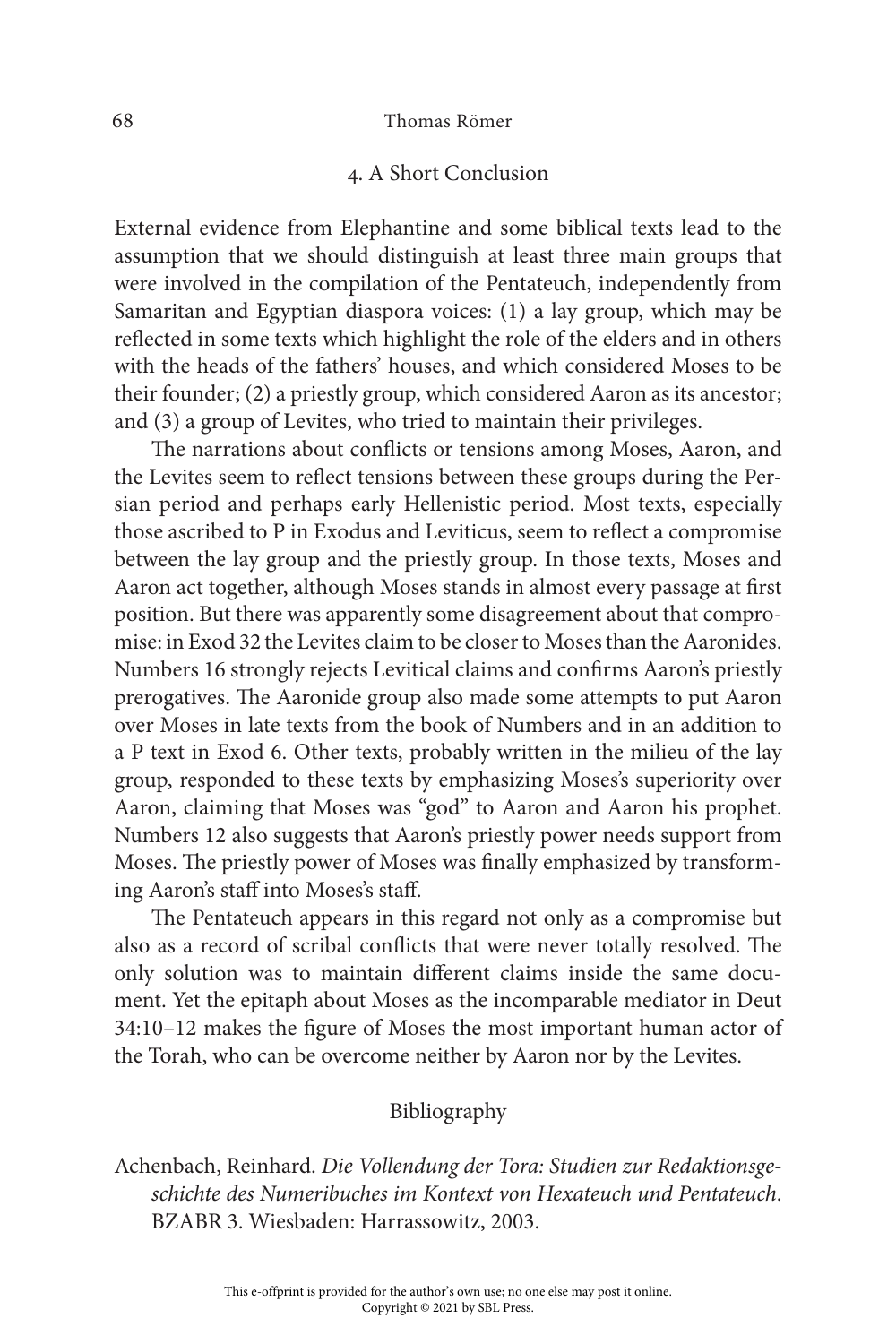- Albertz, Rainer. Exodus. 2 vols. ZBK 2. Zurich: TVZ, 2012–2015.
- ———. Religionsgeschichte Israels in alttestamentlicher Zeit. 2 vols. GAT 8. Göttingen: Vandenhoeck & Ruprecht, 1992–1997.
- Becker, Uwe. "Die Perser im Esra- und Nehemiabuch." ZAW 127 (2015): 607–27.
- Blenkinsopp, Joseph. "Was the Pentateuch the Civic and Religious Constitution of the Jewish Ethnos in the Persian Period?" Pages 41–62 in Persia and Torah: The Theory of the Imperial Authorization of the Pentateuch. Edited by James W. Watts. SymS 17. Atlanta: Society of Biblical Literature, 2001.
- Blum, Erhard. Studien zur Komposition des Pentateuch. BZAW 189. Berlin: de Gruyter, 1990.
- Cowley, A. E. Aramaic Papyri of the Fifth Century B.C. Oxford: Clarendon, 1923.
- Crüsemann, Frank. Die Tora: Theologie und Sozialgeschichte des alttestamentlichen Gesetzes. Munich: Kaiser, 1992.
- Dahmen, Ulrich. Leviten und Priester im Deuteronomium: Literakritische und redaktionsgeschichtliche Studien. BBB 110. Bodenheim: PHILO, 1996.
- Dozeman, Thomas B. "The Composition of Ex 32 within the Context of the Enneateuch." Pages 175–89 in Auf dem Weg zur Endgestalt von Genesis bis II Regum: Festschrift für Hans-Christoph Schmitt zu seinem 65. Geburtstag. Edited by Martin Beck and Ulrike Schorn. BZAW 370. Berlin: de Gruyter, 2006.

———. Exodus. ECC. Grand Rapids: Eerdmans 2009.

- Dušek, Jan. "Mt. Gerizim Sanctuary, Its History and Enigma of Origin." HBAI 3 (2014): 111–33.
- Ede, Franziska. Die Josefsgeschichte: Literarkritische und redaktionsgeschichtliche Untersuchungen zur Entstehung von Gen 37–50. BZAW 485. Berlin: de Gruyter, 2016.
- Finkelstein, Israel. "The Territorial Extent and Demography of Yehud/ Judea in the Persian and Early Hellenistic Periods." RB 117 (2010): 39–54.
- Frei, Peter. "Zentralgewalt und Lokalautonomie im Achämenidenreich." Pages 5–131 in Reichsidee und Reichsorganisation im Perserreich. Edited by Peter Frei and Klaus Koch. 2nd ed. OBO 55. Freiburg: Universitätsverlag; Göttingen: Vandenhoeck & Ruprecht, 1996.
- Gerhards, Meik. Die Aussetzungsgeschichte des Mose: Literar- und traditionsgeschichtliche Untersuchungen zu einem Schlüsseltext des nich-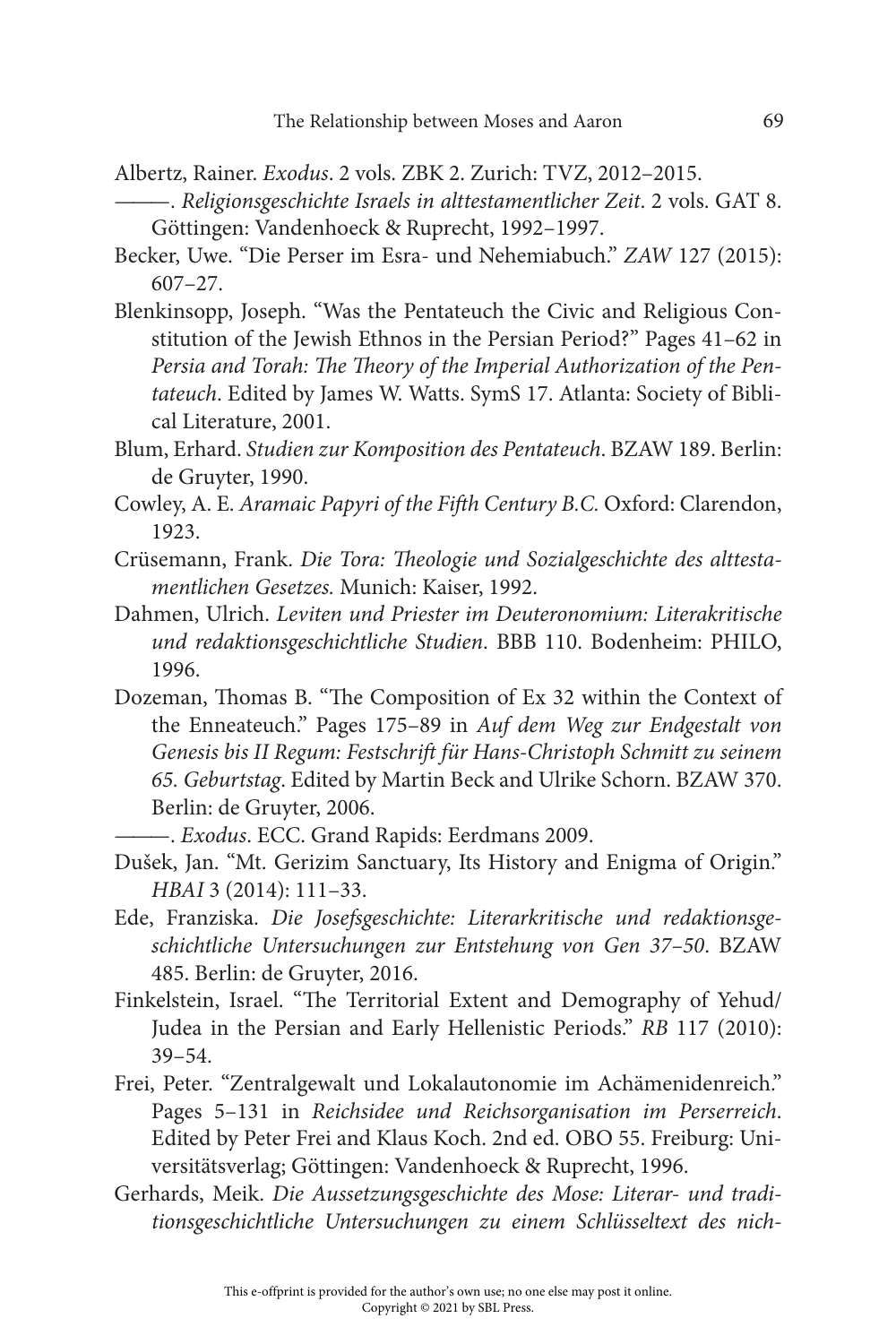tpriesterlichen Tetrateuch. WMANT 109. Neukirchen-Vluyn: Neukirchener Verlag, 2006.

- Gertz, Jan C. Tradition und Redaktion in der Exoduserzählung: Untersuchungen zur Endredaktion des Pentateuch. FRLANT 186. Göttingen: Vandenhoeck & Ruprecht, 2000.
- Grätz, Sebastian. Das Edikt des Artaxerxes: Eine Untersuchung zum religionspolitischen und historischen Umfeld von Esra 7,12–26. BZAW 337. Berlin: de Gruyter, 2004.
- Granerød, Gard. Dimensions of Yahwism in the Persian Period: Studies in the Religion and Society of the Judaean Community at Elephantine. BZAW 488. Berlin: de Gruyter, 2016.
- Hensel, Benedikt. Juda und Samaria: Zum Verhältnis zweier nach-exilischer Jahwismen. FAT 110. Tübingen: Mohr Siebeck, 2017.
- Houston, Walter. "Between Salem and Mount Gerizim: The Context of the Formation of the Torah Reconsidered." JAJ 5 (2014): 311–34.
- Jeon, Jaeyoung. "The Zadokite and Levitical Scribal Conflicts and Hegemonic Struggles." Pages 97–110 in Scripture as Social Discourse: Social-Scientific Perspectives on Early Jewish and Christian Writings. Edited by Jessica M. Keady, Todd E. Klutz, and Casey A. Strine. London: T&T Clark, 2018.
	- ———. "The Zadokites in the Wilderness: The Rebellion of Korach (Num 16) and the Zadokite Redaction." ZAW 127 (2015): 381–411.
- Jericke, Detlef. "Der Berg Garizim im Deuteronomium." ZAW 124 (2012): 213–28.
- Knauf, Ernst A. "Audiatur et altera pars: Zur Logik der Pentateuchredaktion." BK 53 (1998): 118–26.
- Knierim, Rolf P. "The Composition of the Pentateuch." Pages 393–415 in Society of Biblical Literature 1985 Seminar Papers. SBLSP 24. Atlanta: Scholars Press, 1985.
- Knoppers, Gary N., and Bernard M. Levinson, eds. The Pentateuch as Torah: New Models for Understanding Its Promulgation and Acceptance. Winona Lake, IN: Eisenbrauns, 2007.
- Kratz, Reinhard G. "Temple and Torah: Reflections on the Legal Status of the Pentateuch Between Elephantine and Qumran." Pages 77–103 in The Pentateuch as Torah: New Models for Understanding Its Promulgation and Acceptance. Edited by Gary N. Knoppers and Bernard M. Levinson. Winona Lake, IN: Eisenbrauns, 2007.
- Lee, Kyong-Jin. The Authority and Authorization of the Torah in the Persian Period. CBET 64. Leuven: Peeters, 2011.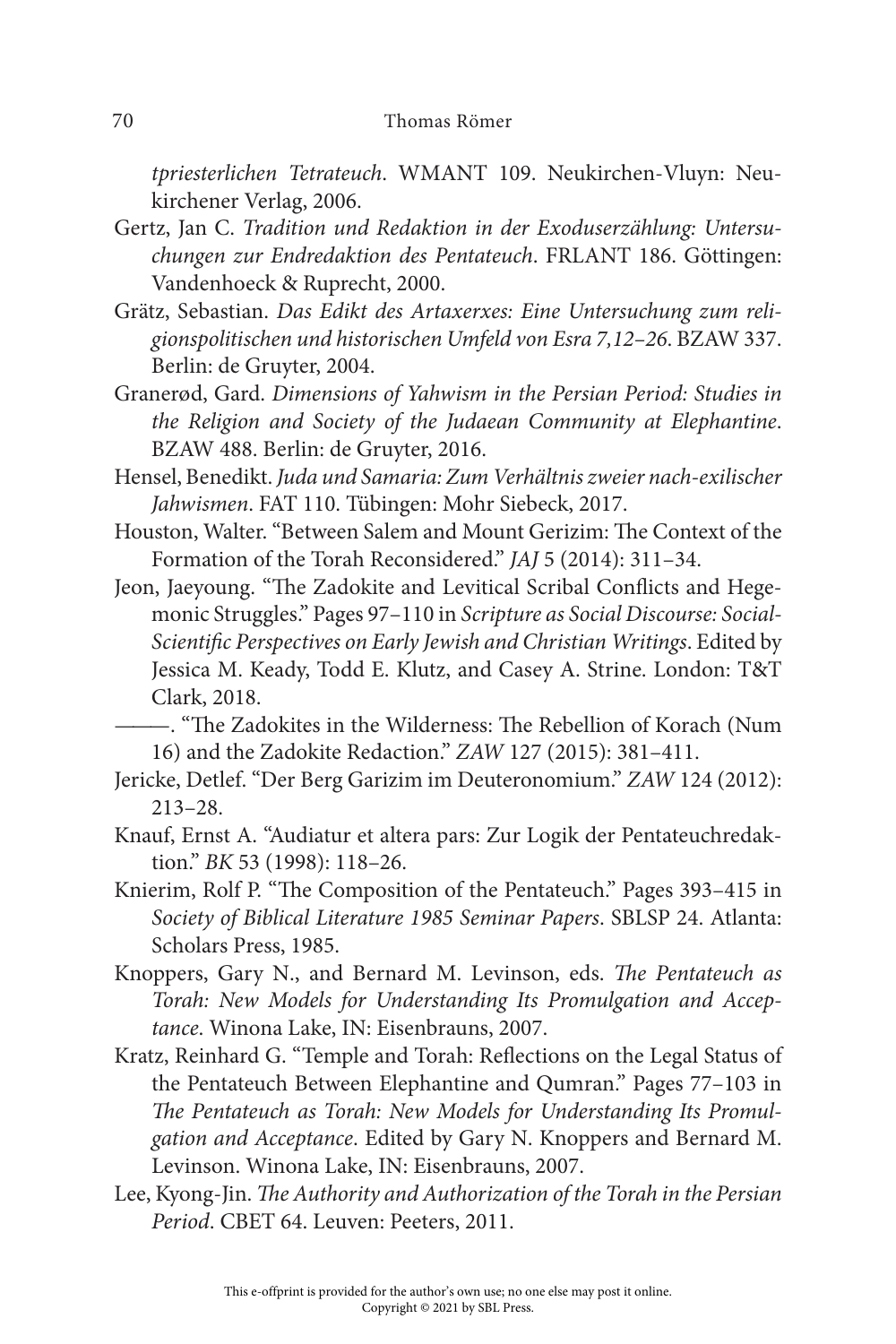- Lipschits, Oded. "Demographic Changes in Judah between the Seventh and the Fifth Centuries B.C.E." Pages 323–76 in Judah and the Judeans in the Neo-Babylonian Period. Edited by Oded Lipschits and Joseph Blenkinsopp. Winona Lake, IN: Eisenbrauns, 2003.
- Magen, Yitzhak. "Mount Gerizim: Temple City." Qad 120 (2000): 74–118.
- Meyer, Rudolf. "Levitische Emanzipationsbestrebungen in nachexilischer Zeit." OLZ 41 (1938): 722–28.
- Nihan, Cristophe. From Priestly Torah to Pentateuch: A Study in the Composition of the Book of Leviticus. FAT 2/25. Tübingen: Mohr Siebeck, 2007.
- ———. "Garizim et Ébal dans le Pentateuque: Quelques remarques en marge de la publication d'un nouveau fragment du Deutéronome." Sem 54 (2011): 185–210.
- Otto, Eckart. Das Deuteronomium im Pentateuch und Hexateuch: Studien zur Literaturgeschichte von Pentateuch und Hexateuch im Lichte des Deuteronomiumrahmens. FAT 30. Tübingen: Mohr Siebeck, 2000.
	- ———. Das Gesetz des Mose. Darmstadt: Wissenschaftliche Buchgesellschaft, 2007.
	- ———. "The Pentateuch in Synchronical and Diachronical Perspectives: Protorabbinic Scribal Erudition Mediating between Deuteronomy and the Priestly Code." Pages 14–35 in Das Deuteronomium zwischen Pentateuch und Deuteronomistischem Geschichtswerk. Edited by Eckart Otto and Reinhard Achenbach. FRLANT 206. Göttingen: Vandenhoeck & Ruprecht, 2004.
- Porten, Bezalel. The Elephantine Papyri in English: Three Millennia of Cross-Cultural Continuity and Change. 2nd ed. DMOA 22. Leiden: Brill, 2011.
- Redford, Donald B. "The So-Called 'Codification' of Egyptian Law Under Darius I." Pages 135–59 in Persia and Torah: The Theory of the Imperial Authorization of the Pentateuch. Edited by James W. Watts. SymS 17. Atlanta: Society of Biblical Literature, 2001.
- Römer, Thomas. "Exodus 3–4 und die aktuelle Pentateuchdiskussion." Pages 65–79 in The Interpretation of Exodus: Studies in Honour of Cornelis Houtman. Edited by Riemer Roukema. CBET 44. Leuven: Peeters, 2006.

———. "Israel's Sojourn in the Wilderness and the Construction of the Book of Numbers." Pages 419–45 in Reflection and Refraction: Studies in Biblical Historiography in Honour of A. Graeme Auld. Edited by